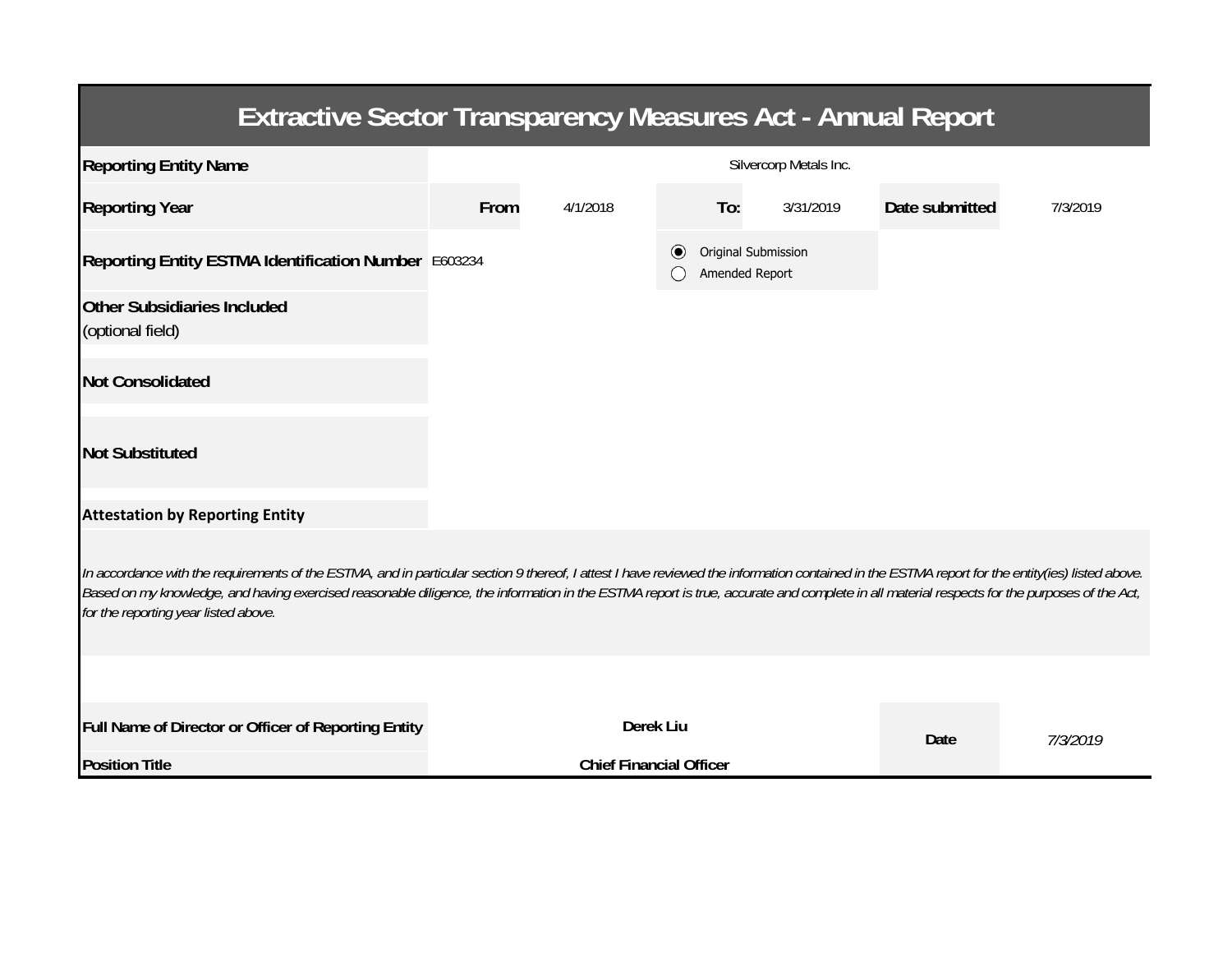| <b>Extractive Sector Transparency Measures Act - Annual Report</b>                                                                                                               |                                     |                                                                                 |                                          |           |           |                                                                                                                                                                                                                                |                |                  |                                               |                               |                                                                                                   |
|----------------------------------------------------------------------------------------------------------------------------------------------------------------------------------|-------------------------------------|---------------------------------------------------------------------------------|------------------------------------------|-----------|-----------|--------------------------------------------------------------------------------------------------------------------------------------------------------------------------------------------------------------------------------|----------------|------------------|-----------------------------------------------|-------------------------------|---------------------------------------------------------------------------------------------------|
| <b>Reporting Year</b><br><b>Reporting Entity Name</b><br><b>Reporting Entity ESTMA</b><br><b>Identification Number</b><br><b>Subsidiary Reporting Entities (if</b><br>necessary) | From:                               | 4/1/2018                                                                        | To:<br>Silvercorp Metals Inc.<br>E603234 | 3/31/2019 |           | Currency of the Report                                                                                                                                                                                                         | <b>USD</b>     |                  |                                               |                               |                                                                                                   |
| Payments by Payee                                                                                                                                                                |                                     |                                                                                 |                                          |           |           |                                                                                                                                                                                                                                |                |                  |                                               |                               |                                                                                                   |
| Country                                                                                                                                                                          | Payee Name <sup>1</sup>             | Departments, Agency, etc<br>within Payee that Received<br>Payments <sup>2</sup> | <b>Taxes</b>                             | Royalties | Fees      | <b>Production Entitlements</b>                                                                                                                                                                                                 | <b>Bonuses</b> | <b>Dividends</b> | Infrastructure<br><b>Improvement Payments</b> | Total Amount paid to<br>Payee | Notes <sup>34</sup>                                                                               |
| China                                                                                                                                                                            | Government of Henan<br>Province     | <b>Henan Taxation Bureau</b>                                                    | 18,225,855                               | 3,992,544 | 1,889,906 |                                                                                                                                                                                                                                |                |                  |                                               |                               | Reporting currency is in USD and<br>24,108,305 actual payments made in China are in<br><b>RMB</b> |
| China                                                                                                                                                                            | County of Luoning                   | Luoning County Environmental<br><b>Protection Bureau</b>                        |                                          |           | 89,465    |                                                                                                                                                                                                                                |                |                  |                                               |                               | Reporting currency is in USD and<br>89,465 actual payments made in China are in<br><b>RMB</b>     |
| China                                                                                                                                                                            | Government of Guangdong<br>Province | <b>Guangdong Taxation Bureau</b>                                                |                                          | 871,069   | 561,977   |                                                                                                                                                                                                                                |                |                  |                                               |                               | Reporting currency is in USD and<br>1,433,046 actual payments made in China are in<br><b>RMB</b>  |
|                                                                                                                                                                                  |                                     |                                                                                 |                                          |           |           |                                                                                                                                                                                                                                |                |                  |                                               |                               |                                                                                                   |
|                                                                                                                                                                                  |                                     |                                                                                 |                                          |           |           |                                                                                                                                                                                                                                |                |                  |                                               |                               |                                                                                                   |
|                                                                                                                                                                                  |                                     |                                                                                 |                                          |           |           |                                                                                                                                                                                                                                |                |                  |                                               |                               |                                                                                                   |
| <b>Additional Notes:</b>                                                                                                                                                         |                                     |                                                                                 |                                          |           |           | When payments are made in RMB, they were converted into USD dollars using the weighted average of the exchange rate during the reporting period. The weighted average exchange rate for the period from Apirl 1, 2018 to March |                |                  |                                               |                               |                                                                                                   |